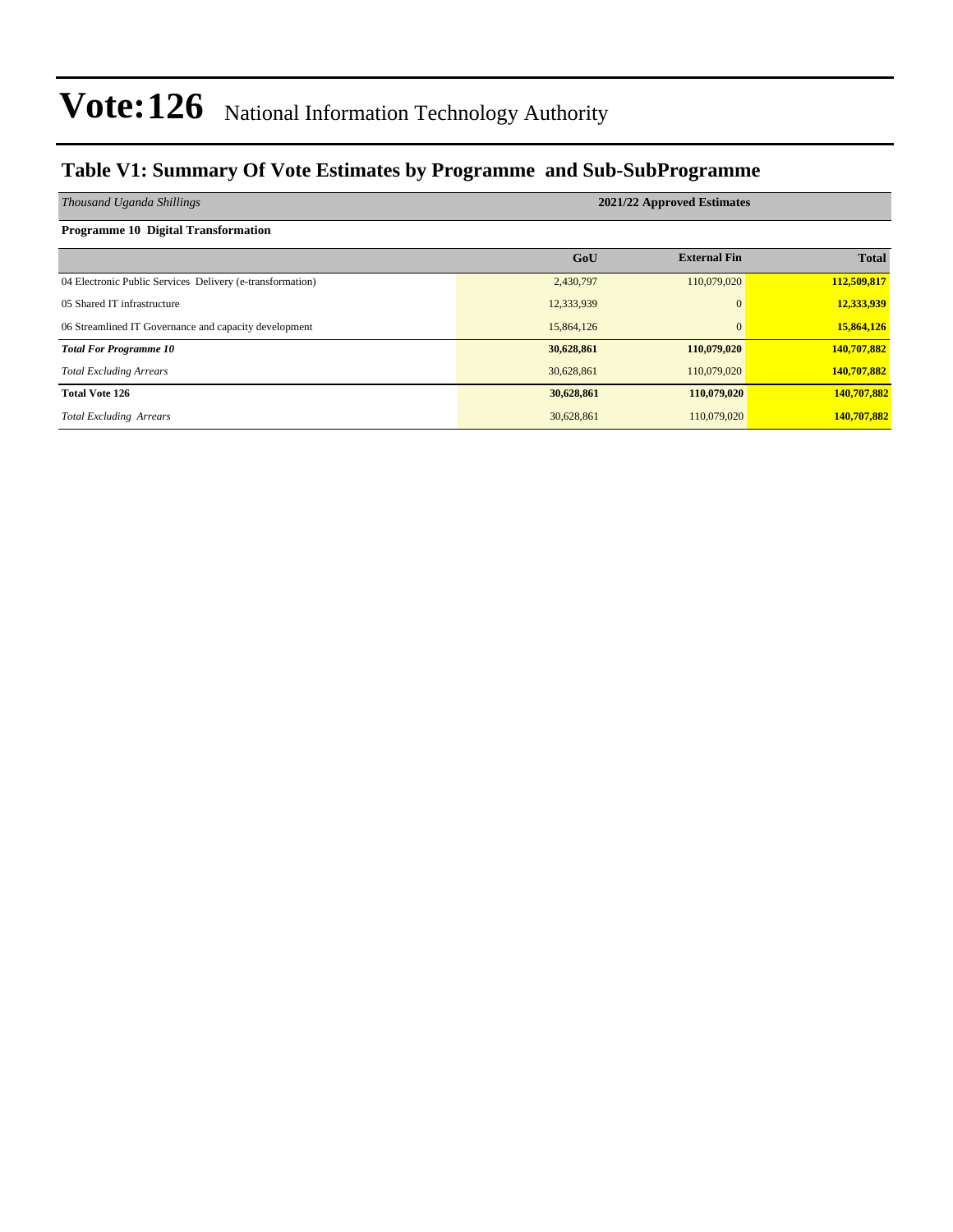### **Table V2: Summary Of Vote Estimates by Sub-SubProgramme,Department and Project**

| Thousand Uganda Shillings                                                  |                  | 2020/21 Approved Budget |                  | 2021/22 Approved Estimates |              |                               |              |
|----------------------------------------------------------------------------|------------------|-------------------------|------------------|----------------------------|--------------|-------------------------------|--------------|
| Sub-SubProgramme 04 Electronic Public Services Delivery (e-transformation) |                  |                         |                  |                            |              |                               |              |
| <b>Recurrent Budget Estimates</b>                                          | <b>Wage</b>      | <b>Non-Wage</b>         | <b>AIA</b>       | <b>Total</b>               | <b>Wage</b>  | <b>Non-Wage</b>               | <b>Total</b> |
| 03 Information Security                                                    | $\boldsymbol{0}$ | 364,400                 | $\boldsymbol{0}$ | 364,400                    | $\mathbf{0}$ | 126,400                       | 126,400      |
| 04 E- Government Services                                                  | $\boldsymbol{0}$ | 1,026,395               | $\boldsymbol{0}$ | 1,026,395                  | $\mathbf{0}$ | 680,855                       | 680,855      |
| <b>Total Recurrent Budget Estimates for Sub-</b><br><b>SubProgramme</b>    | $\bf{0}$         | 1,390,795               | $\bf{0}$         | 1,390,795                  | $\bf{0}$     | 807,255                       | 807,255      |
| Development Budget Estimates                                               | <b>GoU Dev't</b> | <b>External Fin</b>     | <b>AIA</b>       | <b>Total</b>               |              | <b>GoU Dev't External Fin</b> | <b>Total</b> |
| 1400 Regional Communication Infrastructure                                 | 1,623,542        | 74,765,214              | $\boldsymbol{0}$ | 76,388,756                 | 1,623,542    | 110,079,020                   | 111,702,562  |
| <b>Total Development Budget Estimates for Sub-</b><br><b>SubProgramme</b>  | 1,623,542        | 74,765,214              | $\bf{0}$         | 76,388,756                 | 1,623,542    | 110,079,020                   | 111,702,562  |
|                                                                            | GoU              | <b>External Fin</b>     | <b>AIA</b>       | <b>Total</b>               | GoU          | <b>External Fin</b>           | <b>Total</b> |
| <b>Total For Sub-SubProgramme 04</b>                                       | 3,014,337        | 74,765,214              | $\bf{0}$         | 77,779,551                 | 2,430,797    | 110,079,020                   | 112,509,817  |
| <b>Total Excluding Arrears</b>                                             | 3,014,337        | 74,765,214              | $\boldsymbol{0}$ | 77,779,551                 | 2,430,797    | 110,079,020                   | 112,509,817  |
| Sub-SubProgramme 05 Shared IT infrastructure                               |                  |                         |                  |                            |              |                               |              |
| <b>Recurrent Budget Estimates</b>                                          | <b>Wage</b>      | Non-Wage                | <b>AIA</b>       | <b>Total</b>               | Wage         | Non-Wage                      | <b>Total</b> |
| 02 Technical Services                                                      | $\mathbf{0}$     | 16,504,139              | $\boldsymbol{0}$ | 16,504,139                 | $\mathbf{0}$ | 7,709,395                     | 7,709,395    |
| <b>Total Recurrent Budget Estimates for Sub-</b><br><b>SubProgramme</b>    | $\bf{0}$         | 16,504,139              | $\bf{0}$         | 16,504,139                 | $\bf{0}$     | 7,709,395                     | 7,709,395    |
| Development Budget Estimates                                               | <b>GoU Dev't</b> | <b>External Fin</b>     | <b>AIA</b>       | <b>Total</b>               |              | <b>GoU Dev't External Fin</b> | <b>Total</b> |
| 1615 Government Network (GOVNET) Project                                   | 4,464,544        | $\boldsymbol{0}$        | $\boldsymbol{0}$ | 4,464,544                  | 4,624,544    | $\mathbf{0}$                  | 4,624,544    |
| <b>Total Development Budget Estimates for Sub-</b><br><b>SubProgramme</b>  | 4,464,544        | $\bf{0}$                | $\bf{0}$         | 4,464,544                  | 4,624,544    | $\bf{0}$                      | 4,624,544    |
|                                                                            |                  | <b>GoU</b> External Fin | <b>AIA</b>       | <b>Total</b>               | GoU          | <b>External Fin</b>           | <b>Total</b> |
| <b>Total For Sub-SubProgramme 05</b>                                       | 20,968,683       | $\bf{0}$                | $\bf{0}$         | 20,968,683                 | 12,333,939   | $\bf{0}$                      | 12,333,939   |
| <b>Total Excluding Arrears</b>                                             | 20,794,322       | $\boldsymbol{0}$        | $\boldsymbol{0}$ | 20,794,322                 | 12,333,939   | $\mathbf{0}$                  | 12,333,939   |
| Sub-SubProgramme 06 Streamlined IT Governance and capacity development     |                  |                         |                  |                            |              |                               |              |
| <b>Recurrent Budget Estimates</b>                                          | <b>Wage</b>      | Non-Wage                | <b>AIA</b>       | <b>Total</b>               | <b>Wage</b>  | <b>Non-Wage</b>               | <b>Total</b> |
| 01 Headquarters                                                            | $\mathbf{0}$     | 702,683                 | $\boldsymbol{0}$ | 702,683                    | $\mathbf{0}$ | 235,438                       | 235,438      |
| 05 Regulatory Compliance & Legal Services                                  | $\mathbf{0}$     | 608,810                 | $\mathbf{0}$     | 608,810                    | $\mathbf{0}$ | 243,500                       | 243,500      |
| 06 Planning, Research & Development                                        | $\boldsymbol{0}$ | 710,000                 | $\boldsymbol{0}$ | 710,000                    | $\mathbf{0}$ | 299,542                       | 299,542      |
| 07 Finance and Administration                                              | 7,439,171        | 6,857,832               | $\boldsymbol{0}$ | 14,297,003                 | 7,439,171    | 6,451,976                     | 13,891,146   |
| <b>Total Recurrent Budget Estimates for Sub-</b><br><b>SubProgramme</b>    | 7,439,171        | 8,879,325               | $\bf{0}$         | 16,318,496                 | 7,439,171    | 7,230,455                     | 14,669,626   |
| Development Budget Estimates                                               | <b>GoU Dev't</b> | <b>External Fin</b>     | <b>AIA</b>       | <b>Total</b>               |              | <b>GoU Dev't External Fin</b> | <b>Total</b> |
| 1653 Retooling of National Information & Technology<br>Authority           | 1,354,500        | $\boldsymbol{0}$        | $\boldsymbol{0}$ | 1,354,500                  | 1,194,500    | $\mathbf{0}$                  | 1,194,500    |
| <b>Total Development Budget Estimates for Sub-</b><br><b>SubProgramme</b>  | 1,354,500        | $\bf{0}$                | $\bf{0}$         | 1,354,500                  | 1,194,500    | $\bf{0}$                      | 1,194,500    |
|                                                                            |                  | <b>GoU</b> External Fin | <b>AIA</b>       | <b>Total</b>               | GoU          | <b>External Fin</b>           | <b>Total</b> |
| <b>Total For Sub-SubProgramme 06</b>                                       | 17,672,996       | $\bf{0}$                | $\bf{0}$         | 17,672,996                 | 15,864,126   | $\boldsymbol{0}$              | 15,864,126   |
| <b>Total Excluding Arrears</b>                                             | 17,672,996       | $\boldsymbol{0}$        | $\boldsymbol{0}$ | 17,672,996                 | 15,864,126   | $\mathbf{0}$                  | 15,864,126   |
| <b>Total Vote 126</b>                                                      | 41,656,016       | 74,765,214              | 0                | 116,421,230                | 30,628,861   | 110,079,020                   | 140,707,882  |
| <b>Total Excluding Arrears</b>                                             | 41,481,655       | 74,765,214              | $\boldsymbol{0}$ | 116,246,869                | 30,628,861   | 110,079,020                   | 140,707,882  |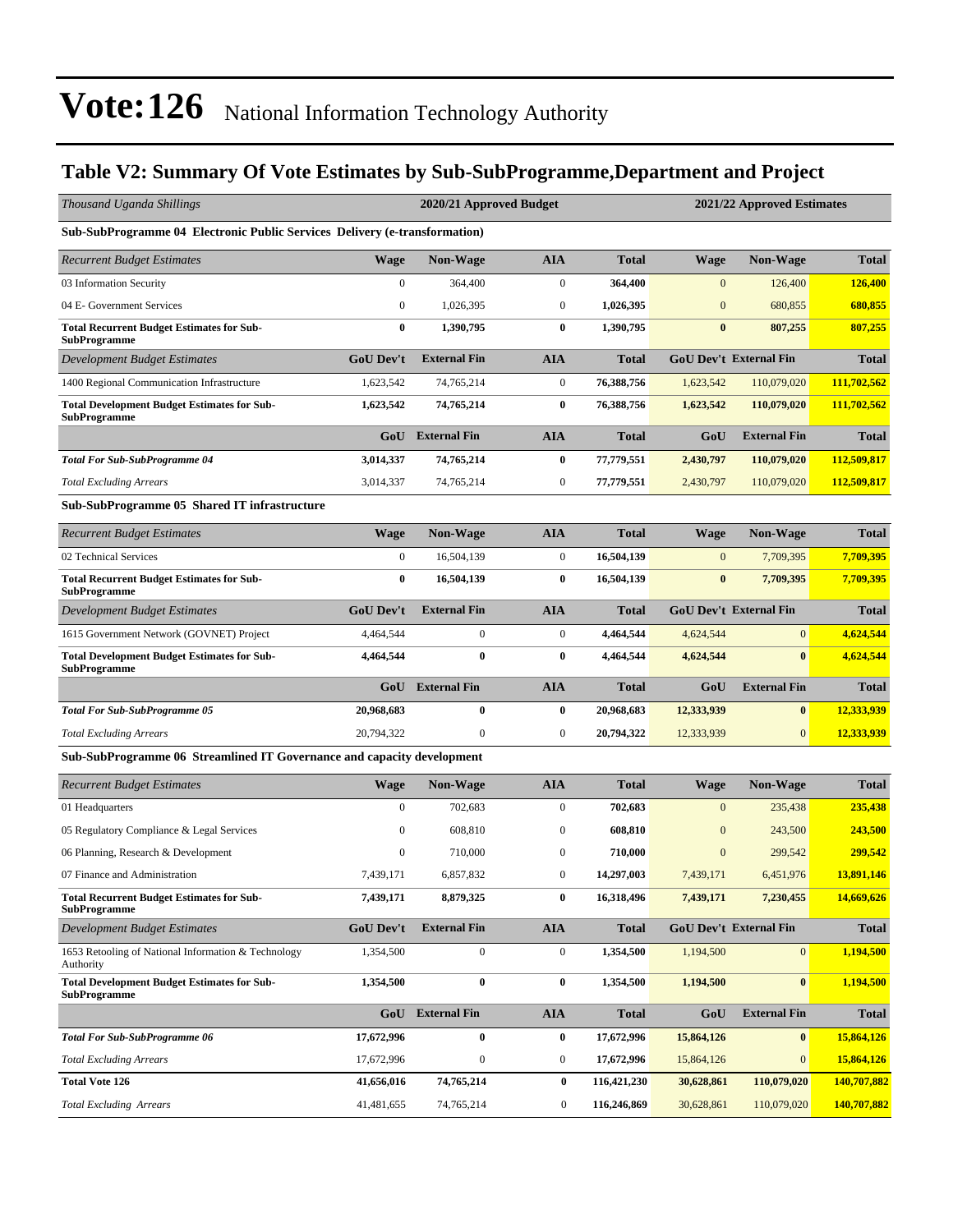### **Table V3: Summary Vote Estimates by Item**

| Thousand Uganda Shillings                                   |            | 2020/21 Approved Budget<br>2021/22 Approved Estimates |                  |              |            |              |                |
|-------------------------------------------------------------|------------|-------------------------------------------------------|------------------|--------------|------------|--------------|----------------|
|                                                             | GoU        | External Fin                                          | AIA              | <b>Total</b> | GoU        | External Fin | <b>Total</b>   |
| <b>Employees, Goods and Services (Outputs Provided)</b>     | 35,708,871 | 19,947,719                                            | $\pmb{0}$        | 55,656,590   | 24,956,077 | 26,561,041   | 51,517,118     |
| 211102 Contract Staff Salaries                              | 7,439,171  | 2,813,499                                             | $\bf{0}$         | 10,252,669   | 7,439,171  | 1,059,355    | 8,498,526      |
| 211103 Allowances (Inc. Casuals, Temporary)                 | 578,700    | $\bf{0}$                                              | $\boldsymbol{0}$ | 578,700      | 477,795    | $\bf{0}$     | 477,795        |
| 212101 Social Security Contributions                        | 793,351    | 0                                                     | $\bf{0}$         | 793,351      | 743,917    | $\bf{0}$     | 743,917        |
| 212201 Social Security Contributions                        | 79,401     | $\bf{0}$                                              | $\bf{0}$         | 79,401       | $\bf{0}$   | $\bf{0}$     | $\bf{0}$       |
| 213001 Medical expenses (To employees)                      | 344,537    | 0                                                     | $\bf{0}$         | 344,537      | 280,000    | $\bf{0}$     | 280,000        |
| 213002 Incapacity, death benefits and funeral expenses      | 174,811    | 0                                                     | $\bf{0}$         | 174,811      | 153,514    | $\bf{0}$     | 153,514        |
| 213004 Gratuity Expenses                                    | 1,288,346  | $\bf{0}$                                              | $\bf{0}$         | 1,288,346    | 1,288,346  | $\bf{0}$     | 1,288,346      |
| 221001 Advertising and Public Relations                     | 231,745    | 536,743                                               | $\bf{0}$         | 768,488      | 179,479    | 1,010,700    | 1,190,179      |
| 221002 Workshops and Seminars                               | 597,000    | 1,175,865                                             | 0                | 1,772,865    | 354,596    | 1,772,200    | 2,126,796      |
| 221003 Staff Training                                       | 577,000    | 1,006,625                                             | $\bf{0}$         | 1,583,625    | 470,000    | 1,636,767    | 2,106,767      |
| 221004 Recruitment Expenses                                 | 20,000     | 0                                                     | $\bf{0}$         | 20,000       | 7,000      | $\bf{0}$     | 7,000          |
| 221007 Books, Periodicals & Newspapers                      | 40,250     | 0                                                     | $\bf{0}$         | 40,250       | $\bf{0}$   | $\bf{0}$     | $\bf{0}$       |
| 221008 Computer supplies and Information Technology<br>(TT) | 126,000    | 0                                                     | $\bf{0}$         | 126,000      | 63,000     | $\bf{0}$     | 63,000         |
| 221009 Welfare and Entertainment                            | 547,800    | $\bf{0}$                                              | $\bf{0}$         | 547,800      | 163,800    | $\bf{0}$     | 163,800        |
| 221011 Printing, Stationery, Photocopying and Binding       | 140,000    | 0                                                     | $\boldsymbol{0}$ | 140,000      | 55,500     | $\bf{0}$     | 55,500         |
| 221012 Small Office Equipment                               | 25,000     | $\bf{0}$                                              | $\bf{0}$         | 25,000       | 20,000     | $\bf{0}$     | 20,000         |
| 221017 Subscriptions                                        | 210,820    | $\bf{0}$                                              | $\bf{0}$         | 210,820      | 70,190     | $\bf{0}$     | 70,190         |
| 222001 Telecommunications                                   | 144,000    | $\bf{0}$                                              | $\bf{0}$         | 144,000      | 180,000    | $\bf{0}$     | 180,000        |
| 222002 Postage and Courier                                  | 32,000     | $\bf{0}$                                              | 0                | 32,000       | 34,000     | $\bf{0}$     | 34,000         |
| 222003 Information and communications technology<br>(ICT)   | 16,319,578 | 235,000                                               | $\bf{0}$         | 16,554,578   | 7,803,055  | 4,242,833    | 12,045,888     |
| 223002 Rates                                                | 10,000     | $\bf{0}$                                              | $\bf{0}$         | 10,000       | 10,000     | 100,000      | 110,000        |
| 223003 Rent – (Produced Assets) to private entities         | 1,706,627  | $\bf{0}$                                              | $\bf{0}$         | 1,706,627    | 1,956,627  | $\bf{0}$     | 1,956,627      |
| 223004 Guard and Security services                          | 246,600    | 0                                                     | $\bf{0}$         | 246,600      | 184,600    | $\bf{0}$     | <b>184,600</b> |
| 223005 Electricity                                          | 420,000    | $\bf{0}$                                              | $\bf{0}$         | 420,000      | 967,200    | $\bf{0}$     | 967,200        |
| 223006 Water                                                | 18,000     | $\bf{0}$                                              | $\bf{0}$         | 18,000       | 12,400     | $\bf{0}$     | <b>12,400</b>  |
| 224004 Cleaning and Sanitation                              | 136,650    | $\bf{0}$                                              | $\bf{0}$         | 136,650      | 144,400    | $\bf{0}$     | 144,400        |
| 225001 Consultancy Services- Short term                     | 973,282    | 8,385,000                                             | 0                | 9,358,282    | 547,917    | 11,089,186   | 11,637,103     |
| 225002 Consultancy Services-Long-term                       | 250,000    | 4,877,576                                             | $\bf{0}$         | 5,127,576    | 120,000    | 2,320,000    | 2,440,000      |
| 226001 Insurances                                           | 109,000    | $\bf{0}$                                              | $\bf{0}$         | 109,000      | 69,000     | $\bf{0}$     | 69,000         |
| 226002 Licenses                                             | 344,100    | 562,500                                               | $\boldsymbol{0}$ | 906,600      | 344,100    | 2,840,000    | 3,184,100      |
| 227001 Travel inland                                        | 548,800    | 94,911                                                | $\bf{0}$         | 643,711      | 214,300    | 240,000      | 454,300        |
| 227002 Travel abroad                                        | 679,000    | $\bf{0}$                                              | $\bf{0}$         | 679,000      | 156,000    | $\bf{0}$     | 156,000        |
| 227003 Carriage, Haulage, Freight and transport hire        | $\bf{0}$   | 260,000                                               | $\boldsymbol{0}$ | 260,000      | $\bf{0}$   | 150,000      | 150,000        |
| 227004 Fuel, Lubricants and Oils                            | 276,500    | 0                                                     | $\bf{0}$         | 276,500      | 191,840    | 100,000      | 291,840        |
| 228002 Maintenance - Vehicles                               | 152,000    | $\bf{0}$                                              | $\bf{0}$         | 152,000      | 102,000    | $\bf{0}$     | <b>102,000</b> |
| 228003 Maintenance – Machinery, Equipment $\&$<br>Furniture | 92,000     | $\bf{0}$                                              | $\bf{0}$         | 92,000       | 130,630    | $\bf{0}$     | 130,630        |
| 228004 Maintenance – Other                                  | 15,000     | $\bf{0}$                                              | $\bf{0}$         | 15,000       | $\bf{0}$   | $\bf{0}$     | $\bf{0}$       |
| 282102 Fines and Penalties/ Court wards                     | 21,800     | $\bf{0}$                                              | $\bf{0}$         | 21,800       | 21,700     | $\bf{0}$     | 21,700         |
| <b>Investment</b> (Capital Purchases)                       | 5,772,785  | 54,817,495                                            | $\bf{0}$         | 60,590,280   | 5,672,785  | 83,517,979   | 89,190,764     |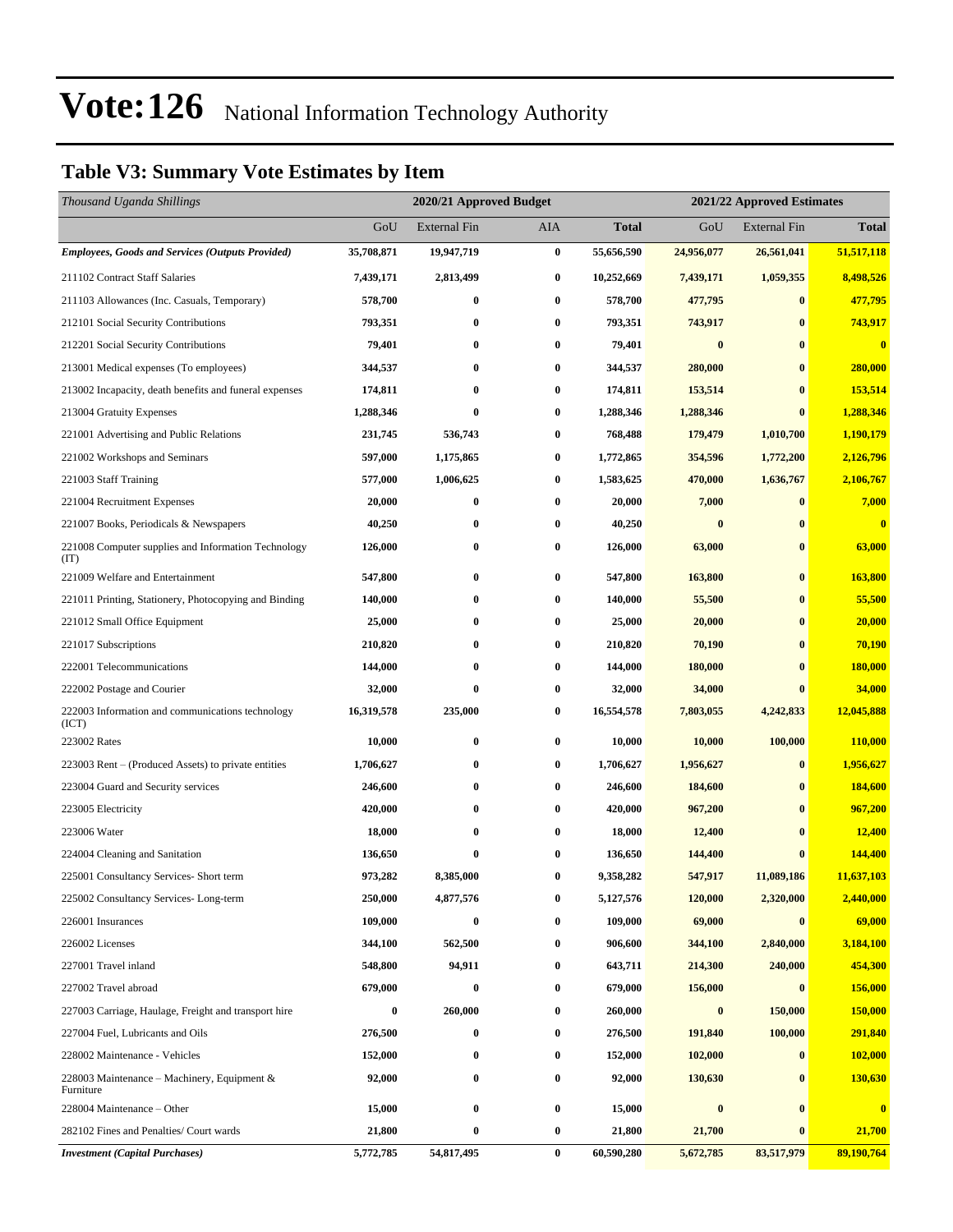| 312201 Transport Equipment          | 600,000    | $\bf{0}$   | $\mathbf{0}$ | 600,000     | 750,000    | $\mathbf{0}$ | 750,000      |
|-------------------------------------|------------|------------|--------------|-------------|------------|--------------|--------------|
| 312202 Machinery and Equipment      | 103,741    | 10,707,500 | 0            | 10.811.241  | 103,741    | 3,065,264    | 3,169,004    |
| 312203 Furniture & Fixtures         | 200,500    | $\bf{0}$   | $\mathbf{0}$ | 200,500     | 80,000     | $\mathbf{u}$ | 80,000       |
| 312213 ICT Equipment                | 4,868,544  | 44.109.995 | $\mathbf{0}$ | 48,978,539  | 4.739.044  | 80,452,716   | 85,191,760   |
| <b>Arrears</b>                      | 174,361    | $\bf{0}$   | $\bf{0}$     | 174,361     | $\bf{0}$   |              | $\mathbf{0}$ |
| 321605 Domestic arrears (Budgeting) | 174.361    | $\bf{0}$   | $\bf{0}$     | 174.361     | $\bf{0}$   | $\mathbf{0}$ | $\mathbf{0}$ |
| <b>Grand Total Vote 126</b>         | 41,656,016 | 74,765,214 | $\bf{0}$     | 116,421,230 | 30,628,861 | 110,079,020  | 140,707,882  |
| <b>Total Excluding Arrears</b>      | 41,481,655 | 74,765,214 | $\Omega$     | 116,246,869 | 30.628,861 | 110,079,020  | 140,707,882  |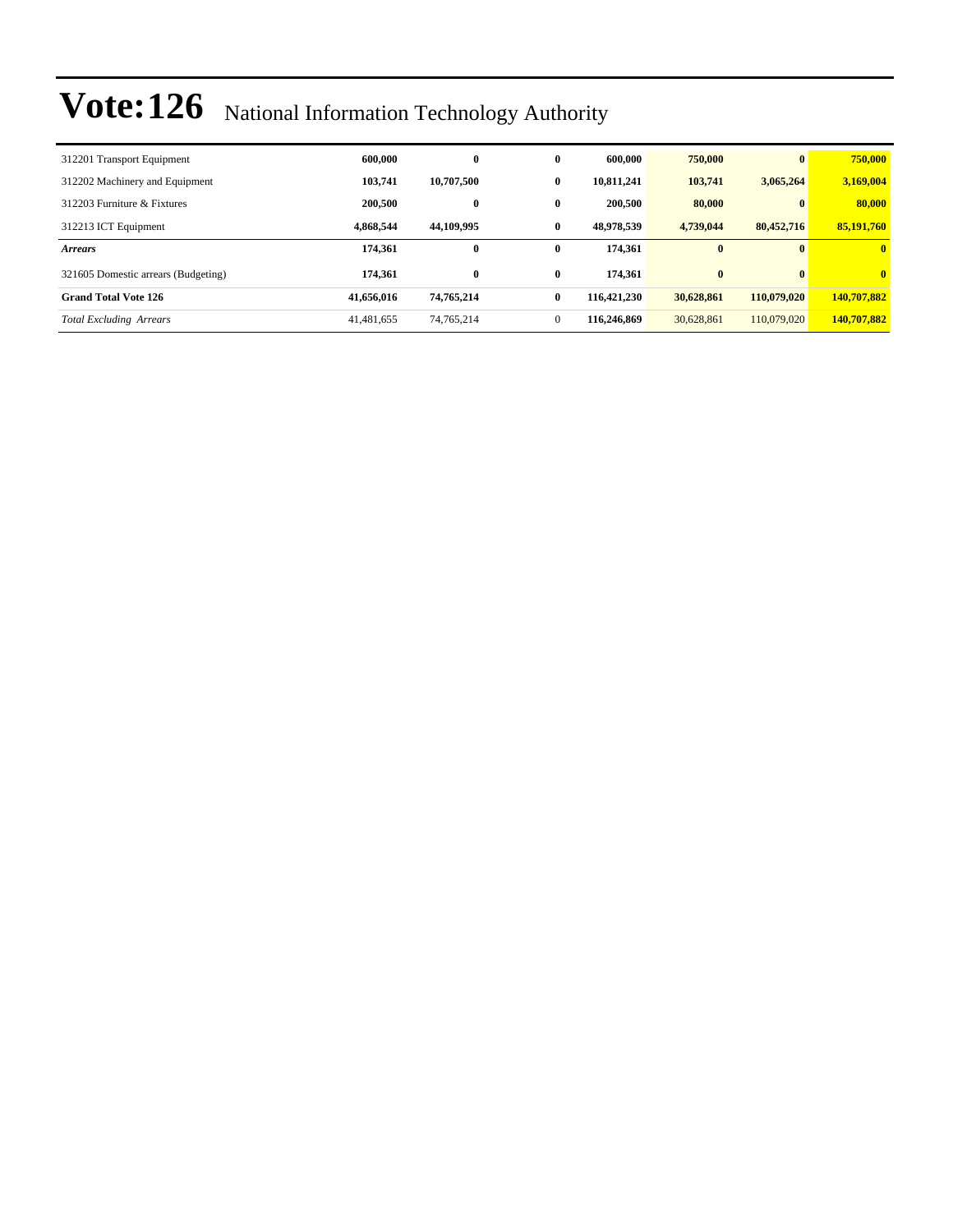#### **Table V4: Detailed Estimates by Sub-SubProgramme, Department,Project and Budget Output and Item**

#### *Sub-SubProgrammme 04 Electronic Public Services Delivery (e-transformation)*

#### *Recurrent Budget Estimates*

#### **Department 03 Information Security**

| Thousand Uganda Shillings                                                            |              | 2020/21 Approved Budget |                |              | 2021/22 Approved Estimates |          |              |
|--------------------------------------------------------------------------------------|--------------|-------------------------|----------------|--------------|----------------------------|----------|--------------|
| <b>Outputs Provided</b>                                                              | Wage         | Non Wage                | <b>AIA</b>     | <b>Total</b> | Wage                       | Non Wage | <b>Total</b> |
| Budget Output 050401 A desired level of e-government services in MDAs & LGs attained |              |                         |                |              |                            |          |              |
| 221002 Workshops and Seminars                                                        | $\mathbf{0}$ | 47,000                  | $\Omega$       | 47,000       | $\mathbf{0}$               | 23,000   | 23,000       |
| 221008 Computer supplies and Information Technology (IT)                             | $\mathbf{0}$ | 96,000                  | $\mathbf{0}$   | 96,000       | $\mathbf{0}$               | 43,000   | 43,000       |
| 221017 Subscriptions                                                                 | $\mathbf{0}$ | 108,000                 | $\mathbf{0}$   | 108,000      | $\mathbf{0}$               | 13,000   | 13,000       |
| 222003 Information and communications technology (ICT)                               | $\mathbf{0}$ | $\Omega$                | $\Omega$       | 0            | $\mathbf{0}$               | 10,400   | 10,400       |
| 227001 Travel inland                                                                 | $\mathbf{0}$ | 26,400                  | $\mathbf{0}$   | 26,400       | $\mathbf{0}$               | 11,000   | 11,000       |
| 227002 Travel abroad                                                                 | $\mathbf{0}$ | 87,000                  | $\mathbf{0}$   | 87,000       | $\mathbf{0}$               | 26,000   | 26,000       |
| <b>Total Cost of Budget Output 01</b>                                                | 0            | 364,400                 | 0              | 364,400      | $\boldsymbol{\theta}$      | 126,400  | 126,400      |
| <b>Total Cost Of Outputs Provided</b>                                                | $\bf{0}$     | 364,400                 | $\bf{0}$       | 364,400      | $\bf{0}$                   | 126,400  | 126,400      |
| <b>Total Cost for Department 03</b>                                                  | $\bf{0}$     | 364,400                 | $\bf{0}$       | 364,400      | $\bf{0}$                   | 126,400  | 126,400      |
| <b>Total Excluding Arrears</b>                                                       | $\mathbf{0}$ | 364,400                 | $\overline{0}$ | 364,400      | $\mathbf{0}$               | 126,400  | 126,400      |
|                                                                                      |              |                         |                |              |                            |          |              |

#### **Department 04 E- Government Services**

| Thousand Uganda Shillings                                                            |                | 2020/21 Approved Budget |                |              |                       | 2021/22 Approved Estimates |              |  |
|--------------------------------------------------------------------------------------|----------------|-------------------------|----------------|--------------|-----------------------|----------------------------|--------------|--|
| <b>Outputs Provided</b>                                                              | Wage           | Non Wage                | <b>AIA</b>     | <b>Total</b> | Wage                  | Non Wage                   | <b>Total</b> |  |
| Budget Output 050401 A desired level of e-government services in MDAs & LGs attained |                |                         |                |              |                       |                            |              |  |
| 211103 Allowances (Inc. Casuals, Temporary)                                          | $\overline{0}$ | $\mathbf{0}$            | $\overline{0}$ | $\bf{0}$     | $\mathbf{0}$          | 21,000                     | 21,000       |  |
| 221001 Advertising and Public Relations                                              | $\overline{0}$ | 64,545                  | $\mathbf{0}$   | 64,545       | $\mathbf{0}$          | 15,395                     | 15,395       |  |
| 221002 Workshops and Seminars                                                        | $\mathbf{0}$   | 52,000                  | $\overline{0}$ | 52,000       | $\mathbf{0}$          | 20,000                     | 20,000       |  |
| 221003 Staff Training                                                                | $\overline{0}$ | 50,000                  | $\overline{0}$ | 50,000       | $\overline{0}$        | $\mathbf{0}$               | $\mathbf{0}$ |  |
| 222003 Information and communications technology (ICT)                               | $\mathbf{0}$   | 480,000                 | $\overline{0}$ | 480,000      | $\mathbf{0}$          | 470,460                    | 470,460      |  |
| 223004 Guard and Security services                                                   | $\mathbf{0}$   | 12,000                  | $\overline{0}$ | 12,000       | $\mathbf{0}$          | $\mathbf{0}$               | $\bf{0}$     |  |
| 223005 Electricity                                                                   | $\mathbf{0}$   | 48,000                  | $\overline{0}$ | 48,000       | $\mathbf{0}$          | $\Omega$                   | $\mathbf{0}$ |  |
| 223006 Water                                                                         | $\mathbf{0}$   | 3,600                   | $\overline{0}$ | 3,600        | $\mathbf{0}$          | $\mathbf{0}$               | $\bf{0}$     |  |
| 224004 Cleaning and Sanitation                                                       | $\overline{0}$ | 2,250                   | $\overline{0}$ | 2,250        | $\mathbf{0}$          | $\mathbf{0}$               | $\bf{0}$     |  |
| 225001 Consultancy Services- Short term                                              | $\mathbf{0}$   | 200,000                 | $\overline{0}$ | 200,000      | $\boldsymbol{0}$      | 80,000                     | 80,000       |  |
| 226002 Licenses                                                                      | $\overline{0}$ | 60,000                  | $\overline{0}$ | 60,000       | $\overline{0}$        | 60,000                     | 60,000       |  |
| 227001 Travel inland                                                                 | $\mathbf{0}$   | 34,000                  | $\overline{0}$ | 34,000       | $\mathbf{0}$          | 14,000                     | 14,000       |  |
| 227002 Travel abroad                                                                 | $\mathbf{0}$   | 20,000                  | $\overline{0}$ | 20,000       | $\mathbf{0}$          | $\mathbf{0}$               | $\bf{0}$     |  |
| <b>Total Cost of Budget Output 01</b>                                                | 0              | 1,026,395               | 0              | 1,026,395    | $\boldsymbol{\theta}$ | 680,855                    | 680,855      |  |
| <b>Total Cost Of Outputs Provided</b>                                                | $\bf{0}$       | 1,026,395               | $\bf{0}$       | 1,026,395    | $\bf{0}$              | 680,855                    | 680,855      |  |
| <b>Total Cost for Department 04</b>                                                  | $\bf{0}$       | 1,026,395               | $\bf{0}$       | 1,026,395    | $\bf{0}$              | 680,855                    | 680,855      |  |
| <b>Total Excluding Arrears</b>                                                       | $\mathbf{0}$   | 1,026,395               | $\mathbf{0}$   | 1,026,395    | $\mathbf{0}$          | 680,855                    | 680,855      |  |
| <b>Development Budget Estimates</b>                                                  |                |                         |                |              |                       |                            |              |  |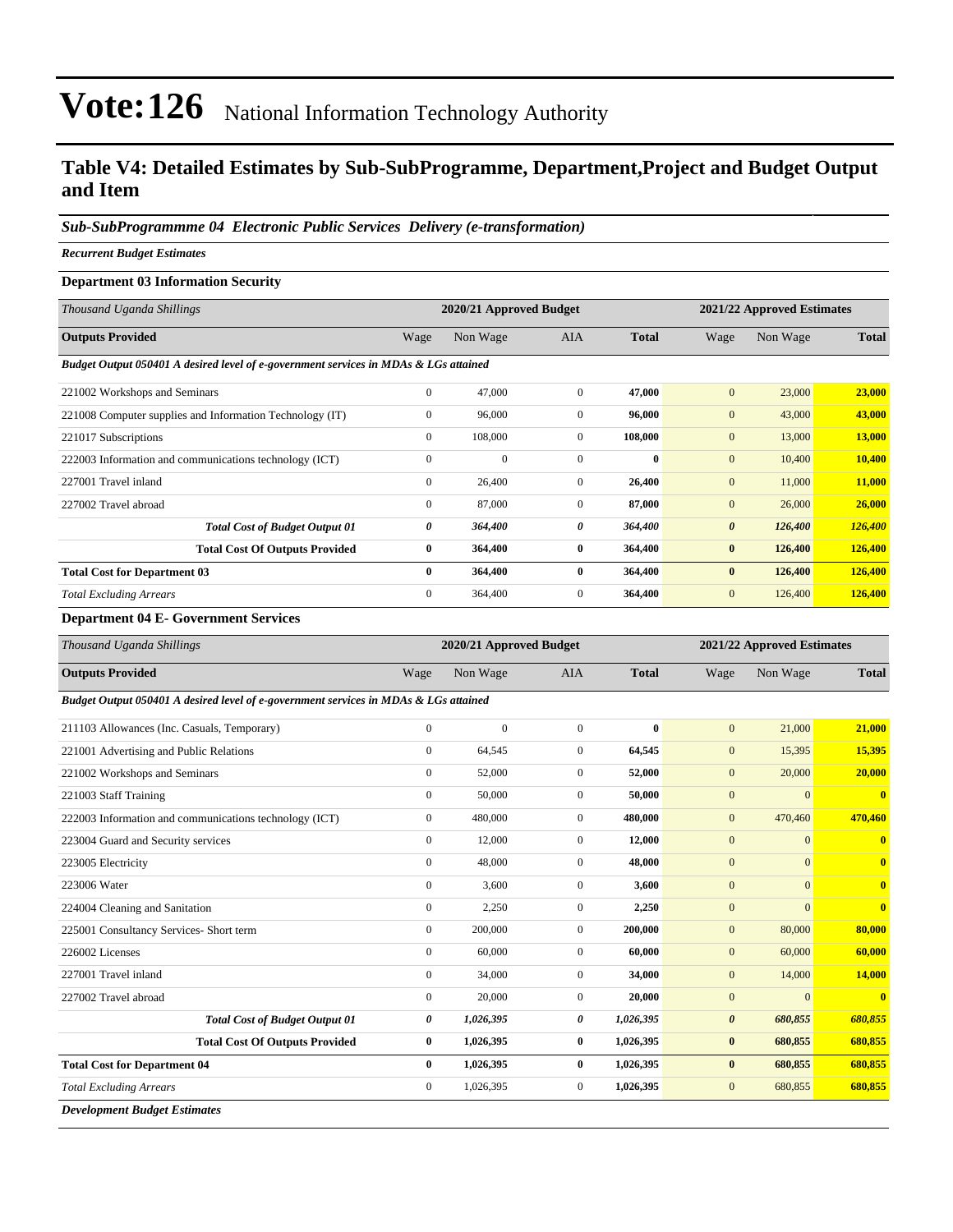#### **Project 1400 Regional Communication Infrastructure**

| Thousand Uganda Shillings                                                            |                  | 2020/21 Approved Budget       |                  |              |                  | 2021/22 Draft Estimates       |              |
|--------------------------------------------------------------------------------------|------------------|-------------------------------|------------------|--------------|------------------|-------------------------------|--------------|
| <b>Outputs Provided</b>                                                              |                  | GoU Dev't External Fin        | <b>AIA</b>       | <b>Total</b> |                  | GoU Dev't External Fin        | <b>Total</b> |
| Budget Output 050401 A desired level of e-government services in MDAs & LGs attained |                  |                               |                  |              |                  |                               |              |
| 211102 Contract Staff Salaries                                                       | $\mathbf{0}$     | 2,813,499                     | $\mathbf{0}$     | 2,813,499    | $\mathbf{0}$     | 1,059,355                     | 1,059,355    |
| 221001 Advertising and Public Relations                                              | $\boldsymbol{0}$ | 536,743                       | $\boldsymbol{0}$ | 536,743      | 72,000           | 1,010,700                     | 1,082,700    |
| 221002 Workshops and Seminars                                                        | 300,000          | 1,175,865                     | $\boldsymbol{0}$ | 1,475,865    | 246,000          | 1,772,200                     | 2,018,200    |
| 221003 Staff Training                                                                | 170,000          | 1,006,625                     | $\boldsymbol{0}$ | 1,176,625    | 220,000          | 1,636,767                     | 1,856,767    |
| 221012 Small Office Equipment                                                        | 20,000           | $\boldsymbol{0}$              | $\boldsymbol{0}$ | 20,000       | 20,000           | $\mathbf{0}$                  | 20,000       |
| 222003 Information and communications technology (ICT)                               | $\boldsymbol{0}$ | 235,000                       | $\boldsymbol{0}$ | 235,000      | $\mathbf{0}$     | 4,242,833                     | 4,242,833    |
| 223002 Rates                                                                         | $\mathbf{0}$     | $\mathbf{0}$                  | $\boldsymbol{0}$ | $\bf{0}$     | $\mathbf{0}$     | 100,000                       | 100,000      |
| 223003 Rent – (Produced Assets) to private entities                                  | 284,001          | $\boldsymbol{0}$              | $\boldsymbol{0}$ | 284,001      | 534,001          | $\boldsymbol{0}$              | 534,001      |
| 223004 Guard and Security services                                                   | 12,000           | $\mathbf{0}$                  | $\boldsymbol{0}$ | 12,000       | 12,000           | $\mathbf{0}$                  | 12,000       |
| 223005 Electricity                                                                   | 24,000           | $\boldsymbol{0}$              | $\boldsymbol{0}$ | 24,000       | 24,000           | $\mathbf{0}$                  | 24,000       |
| 223006 Water                                                                         | 2,400            | $\mathbf{0}$                  | $\boldsymbol{0}$ | 2,400        | 2,400            | $\mathbf{0}$                  | 2,400        |
| 224004 Cleaning and Sanitation                                                       | 2,400            | $\mathbf{0}$                  | $\boldsymbol{0}$ | 2,400        | 2,400            | $\mathbf{0}$                  | 2,400        |
| 225001 Consultancy Services- Short term                                              | $\boldsymbol{0}$ | 8,385,000                     | $\boldsymbol{0}$ | 8,385,000    | $\bf{0}$         | 11,089,186                    | 11,089,186   |
| 225002 Consultancy Services-Long-term                                                | $\boldsymbol{0}$ | 4,877,576                     | $\boldsymbol{0}$ | 4,877,576    | $\mathbf{0}$     | 2,320,000                     | 2,320,000    |
| 226001 Insurances                                                                    | 65,000           | $\mathbf{0}$                  | $\boldsymbol{0}$ | 65,000       | 65,000           | $\mathbf{0}$                  | 65,000       |
| 226002 Licenses                                                                      | $\mathbf{0}$     | 562,500                       | $\boldsymbol{0}$ | 562,500      | $\mathbf{0}$     | 2,840,000                     | 2,840,000    |
| 227001 Travel inland                                                                 | 172,000          | 94,911                        | $\boldsymbol{0}$ | 266,911      | 100,000          | 240,000                       | 340,000      |
| 227002 Travel abroad                                                                 | 346,000          | $\boldsymbol{0}$              | $\boldsymbol{0}$ | 346,000      | 100,000          | $\mathbf{0}$                  | 100,000      |
| 227003 Carriage, Haulage, Freight and transport hire                                 | $\boldsymbol{0}$ | 260,000                       | $\boldsymbol{0}$ | 260,000      | $\boldsymbol{0}$ | 150,000                       | 150,000      |
| 227004 Fuel, Lubricants and Oils                                                     | 80,000           | $\boldsymbol{0}$              | $\boldsymbol{0}$ | 80,000       | 80,000           | 100,000                       | 180,000      |
| 228002 Maintenance - Vehicles                                                        | 30,000           | $\mathbf{0}$                  | $\boldsymbol{0}$ | 30,000       | 30,000           | $\mathbf{0}$                  | 30,000       |
| 228003 Maintenance – Machinery, Equipment & Furniture                                | 12,000           | $\mathbf{0}$                  | $\boldsymbol{0}$ | 12,000       | 12,000           | $\mathbf{0}$                  | 12,000       |
| <b>Total Cost Of Budget Output 050401</b>                                            | 1,519,801        | 19,947,719                    | 0                | 21,467,520   | 1,519,801        | 26,561,041                    | 28,080,842   |
| <b>Total Cost for Outputs Provided</b>                                               | 1,519,801        | 19,947,719                    | $\boldsymbol{0}$ | 21,467,520   | 1,519,801        | 26,561,041                    | 28,080,842   |
| <b>Capital Purchases</b>                                                             |                  | <b>GoU Dev't External Fin</b> | <b>AIA</b>       | <b>Total</b> |                  | <b>GoU Dev't External Fin</b> | <b>Total</b> |
| <b>Budget Output 050477 Purchase of Specialised Machinery &amp; Equipment</b>        |                  |                               |                  |              |                  |                               |              |
| 312202 Machinery and Equipment                                                       | 103,741          | 10,707,500                    | $\boldsymbol{0}$ | 10,811,241   | 103,741          | 3,065,264                     | 3,169,004    |
| 312213 ICT Equipment                                                                 | $\boldsymbol{0}$ | 44,109,995                    | $\mathbf{0}$     | 44,109,995   | $\bf{0}$         | 80,452,716                    | 80,452,716   |
| Total Cost Of Budget Output 050477                                                   | 103,741          | 54,817,495                    | 0                | 54,921,236   | 103,741          | 83,517,979                    | 83,621,720   |
| <b>Total Cost for Capital Purchases</b>                                              | 103,741          | 54,817,495                    | $\boldsymbol{0}$ | 54,921,236   | 103,741          | 83,517,979                    | 83,621,720   |
| <b>Total Cost for Project: 1400</b>                                                  | 1,623,542        | 74,765,214                    | $\overline{0}$   | 76,388,756   | 1,623,542        | 110,079,020                   | 111,702,562  |
| <b>Total Excluding Arrears</b>                                                       | 1,623,542        | 74,765,214                    | $\boldsymbol{0}$ | 76,388,756   | 1,623,542        | 110,079,020                   | 111,702,562  |
|                                                                                      | GoU              | <b>External Fin</b>           | AIA              | <b>Total</b> | GoU              | <b>External Fin</b>           | <b>Total</b> |
| <b>Total Cost for Sub-SubProgramme 04</b>                                            | 3,014,337        | 74,765,214                    | $\bf{0}$         | 77,779,551   | 2,430,797        | 110,079,020                   | 112,509,817  |
| <b>Total Excluding Arrears</b>                                                       | 3,014,337        | 74,765,214                    | $\boldsymbol{0}$ | 77,779,551   | 2,430,797        | 110,079,020                   | 112,509,817  |
| Sub-SubProgrammme 05 Shared IT infrastructure                                        |                  |                               |                  |              |                  |                               |              |
| <b>Recurrent Budget Estimates</b>                                                    |                  |                               |                  |              |                  |                               |              |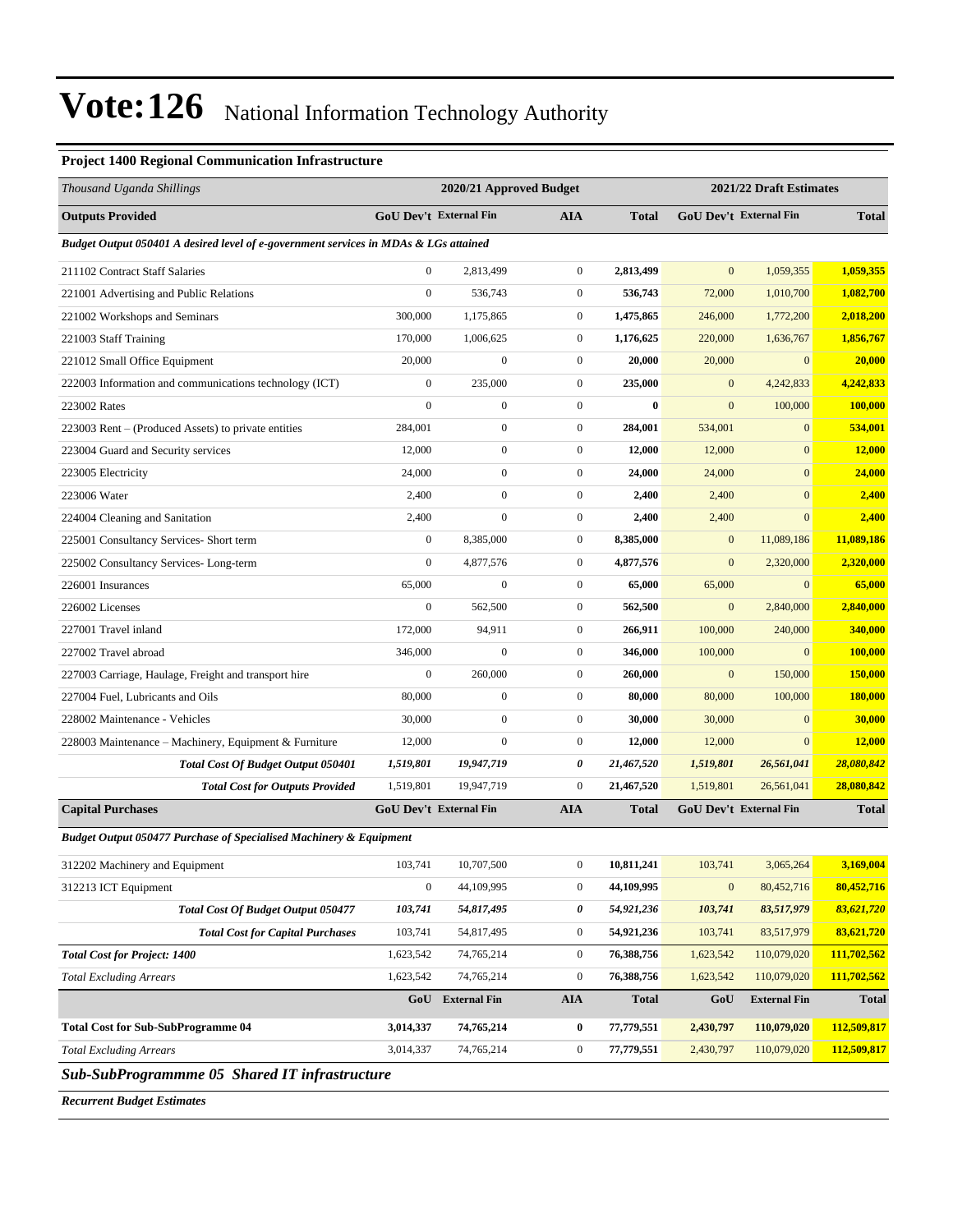#### **Department 02 Technical Services**

| Thousand Uganda Shillings                                                                  |                               | 2020/21 Approved Budget |                  |              |                               | 2021/22 Approved Estimates |                       |
|--------------------------------------------------------------------------------------------|-------------------------------|-------------------------|------------------|--------------|-------------------------------|----------------------------|-----------------------|
| <b>Outputs Provided</b>                                                                    | Wage                          | Non Wage                | <b>AIA</b>       | <b>Total</b> | Wage                          | Non Wage                   | <b>Total</b>          |
| Budget Output 050501 A Rationalized and Intergrated national IT infrastructure and Systems |                               |                         |                  |              |                               |                            |                       |
| 221011 Printing, Stationery, Photocopying and Binding                                      | $\boldsymbol{0}$              | 500                     | $\boldsymbol{0}$ | 500          | $\overline{0}$                | 2,500                      | 2,500                 |
| 222003 Information and communications technology (ICT)                                     | $\mathbf{0}$                  | 15,839,578              | $\boldsymbol{0}$ | 15,839,578   | $\mathbf{0}$                  | 7,322,195                  | 7,322,195             |
| 226002 Licenses                                                                            | $\boldsymbol{0}$              | 284,100                 | $\boldsymbol{0}$ | 284,100      | $\mathbf{0}$                  | 284,100                    | 284,100               |
| 227001 Travel inland                                                                       | $\boldsymbol{0}$              | 149,100                 | $\mathbf{0}$     | 149,100      | $\overline{0}$                | 20,600                     | 20,600                |
| 227004 Fuel, Lubricants and Oils                                                           | $\boldsymbol{0}$              | 16,500                  | $\boldsymbol{0}$ | 16,500       | $\mathbf{0}$                  | 20,000                     | 20,000                |
| 228003 Maintenance – Machinery, Equipment & Furniture                                      | $\boldsymbol{0}$              | 40,000                  | $\boldsymbol{0}$ | 40,000       | $\overline{0}$                | 60,000                     | 60,000                |
| <b>Total Cost of Budget Output 01</b>                                                      | 0                             | 16,329,778              | $\pmb{\theta}$   | 16,329,778   | $\boldsymbol{\theta}$         | 7,709,395                  | 7,709,395             |
| <b>Total Cost Of Outputs Provided</b>                                                      | $\bf{0}$                      | 16,329,778              | $\bf{0}$         | 16,329,778   | $\bf{0}$                      | 7,709,395                  | 7,709,395             |
| <b>Arrears</b>                                                                             | Wage                          | Non Wage                | AIA              | <b>Total</b> | Wage                          | Non Wage                   | <b>Total</b>          |
| <b>Budget Output 050599 Arrears</b>                                                        |                               |                         |                  |              |                               |                            |                       |
| 321605 Domestic arrears (Budgeting)                                                        | $\boldsymbol{0}$              | 174,361                 | $\mathbf{0}$     | 174,361      | $\mathbf{0}$                  | $\mathbf{0}$               | $\bf{0}$              |
| <b>Total Cost of Budget Output 99</b>                                                      | $\pmb{\theta}$                | 174,361                 | $\pmb{\theta}$   | 174,361      | $\boldsymbol{\theta}$         | $\boldsymbol{\theta}$      | $\boldsymbol{\theta}$ |
| <b>Total Cost Of Arrears</b>                                                               | $\bf{0}$                      | 174,361                 | $\bf{0}$         | 174,361      | $\bf{0}$                      | $\bf{0}$                   | $\bf{0}$              |
| <b>Total Cost for Department 02</b>                                                        | $\bf{0}$                      | 16,504,139              | $\bf{0}$         | 16,504,139   | $\bf{0}$                      | 7,709,395                  | 7,709,395             |
| <b>Total Excluding Arrears</b>                                                             | $\boldsymbol{0}$              | 16,329,778              | $\mathbf{0}$     | 16,329,778   | $\overline{0}$                | 7,709,395                  | 7,709,395             |
| <b>Development Budget Estimates</b>                                                        |                               |                         |                  |              |                               |                            |                       |
| Project 1615 Government Network (GOVNET) Project                                           |                               |                         |                  |              |                               |                            |                       |
| Thousand Uganda Shillings                                                                  |                               | 2020/21 Approved Budget |                  |              |                               | 2021/22 Draft Estimates    |                       |
| <b>Capital Purchases</b>                                                                   | <b>GoU Dev't External Fin</b> |                         | <b>AIA</b>       | <b>Total</b> | <b>GoU Dev't External Fin</b> |                            | <b>Total</b>          |
| <b>Budget Output 050576 Purchase of ICT Equipment</b>                                      |                               |                         |                  |              |                               |                            |                       |
| 312213 ICT Equipment                                                                       | 4,464,544                     | $\mathbf{0}$            | $\mathbf{0}$     | 4,464,544    | 4,624,544                     | $\boldsymbol{0}$           | 4,624,544             |
| Total Cost Of Budget Output 050576                                                         | 4,464,544                     | $\pmb{\theta}$          | 0                | 4,464,544    | 4,624,544                     | $\pmb{\theta}$             | 4,624,544             |
| <b>Total Cost for Capital Purchases</b>                                                    | 4,464,544                     | $\mathbf{0}$            | $\boldsymbol{0}$ | 4,464,544    | 4,624,544                     | $\overline{0}$             | 4,624,544             |
| <b>Total Cost for Project: 1615</b>                                                        | 4,464,544                     | $\boldsymbol{0}$        | $\boldsymbol{0}$ | 4,464,544    | 4,624,544                     | $\overline{0}$             | 4,624,544             |
| <b>Total Excluding Arrears</b>                                                             | 4,464,544                     | $\mathbf{0}$            | $\mathbf{0}$     | 4,464,544    | 4,624,544                     | $\overline{0}$             | 4,624,544             |
|                                                                                            | GoU                           | <b>External Fin</b>     | <b>AIA</b>       | <b>Total</b> | GoU                           | <b>External Fin</b>        | <b>Total</b>          |
| <b>Total Cost for Sub-SubProgramme 05</b>                                                  | 20,968,683                    | $\bf{0}$                | $\bf{0}$         | 20,968,683   | 12,333,939                    | $\bf{0}$                   | 12,333,939            |

*Total Excluding Arrears* 20,968,683 0 0 **20,968,683** 12,333,939 0 **12,333,939**

*Sub-SubProgrammme 06 Streamlined IT Governance and capacity development*

*Recurrent Budget Estimates*

**Department 01 Headquarters**

| Thousand Uganda Shillings                                                   | 2020/21 Approved Budget |              |          |              |              | 2021/22 Approved Estimates |              |  |
|-----------------------------------------------------------------------------|-------------------------|--------------|----------|--------------|--------------|----------------------------|--------------|--|
|                                                                             |                         |              |          |              |              |                            |              |  |
| <b>Outputs Provided</b>                                                     | Wage                    | Non Wage     | AIA      | <b>Total</b> | Wage         | Non Wage                   | <b>Total</b> |  |
| Budget Output 050601 Strengthened and aligned NITA-U to deliver its mandate |                         |              |          |              |              |                            |              |  |
| 211103 Allowances (Inc. Casuals, Temporary)                                 | $\Omega$                | $\mathbf{0}$ | $\Omega$ | $\mathbf{0}$ | $\mathbf{0}$ | 12,500                     | 12,500       |  |
| 221001 Advertising and Public Relations                                     | $\mathbf{0}$            | 80,000       |          | 80.000       | $\mathbf{0}$ | 27,000                     | 27,000       |  |
| 221002 Workshops and Seminars                                               | $\overline{0}$          | 99,000       |          | 99,000       | $\mathbf{0}$ | 32.596                     | 32,596       |  |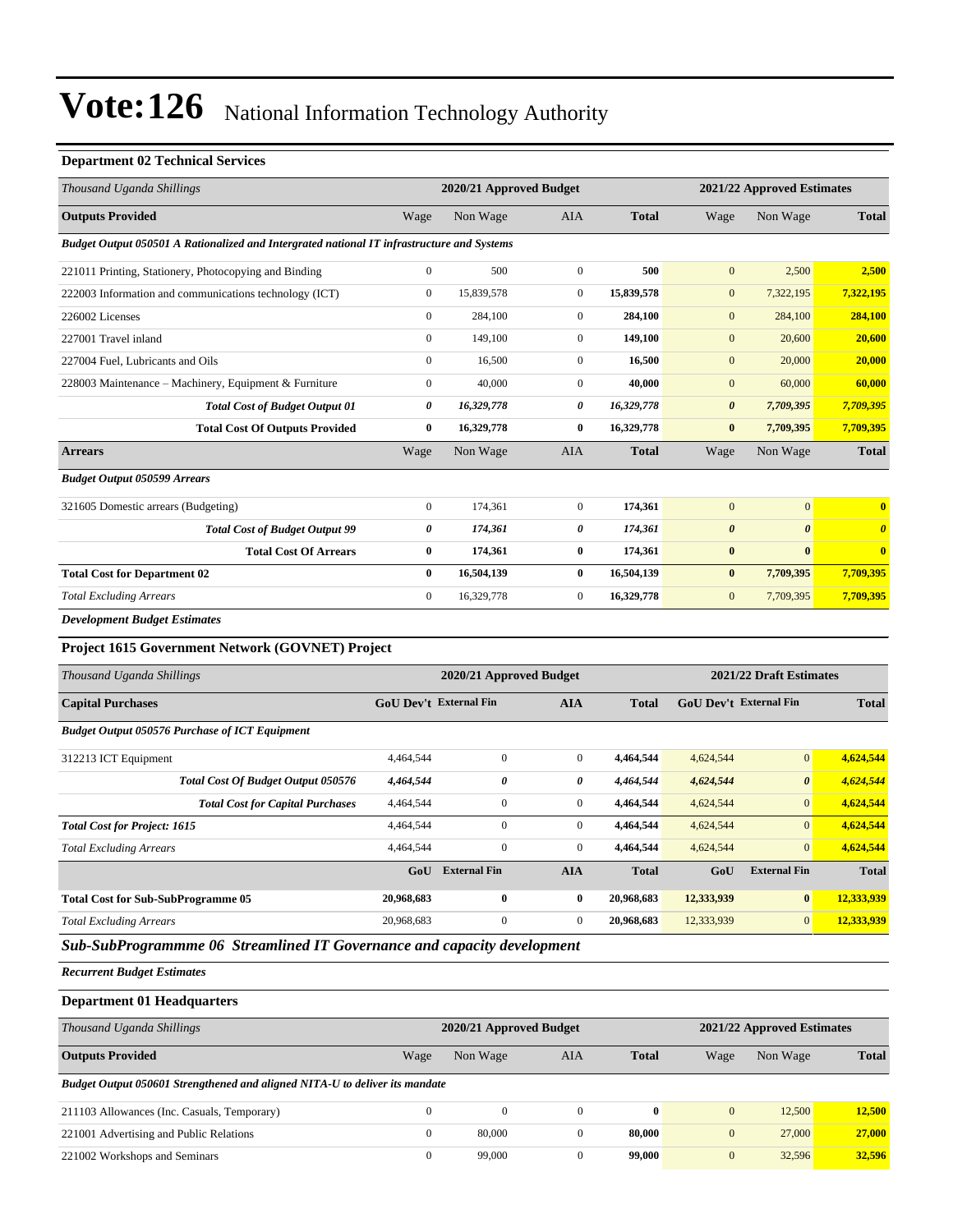| 221003 Staff Training                                    | $\mathbf{0}$ | 75,000  | $\mathbf{0}$   | 75,000  | $\Omega$<br>$\boldsymbol{0}$     | $\mathbf{0}$ |
|----------------------------------------------------------|--------------|---------|----------------|---------|----------------------------------|--------------|
| 221008 Computer supplies and Information Technology (IT) | $\mathbf{0}$ | 30,000  | $\mathbf{0}$   | 30,000  | 20,000<br>$\mathbf{0}$           | 20,000       |
| 221017 Subscriptions                                     | $\mathbf{0}$ | 13,000  | $\mathbf{0}$   | 13,000  | 8,000<br>$\mathbf{0}$            | 8,000        |
| 225001 Consultancy Services- Short term                  | $\mathbf{0}$ | 250,683 | $\mathbf{0}$   | 250,683 | $\mathbf{0}$<br>80,342           | 80,342       |
| 227001 Travel inland                                     | $\mathbf{0}$ | 55,000  | $\overline{0}$ | 55,000  | $\boldsymbol{0}$<br>25,000       | 25,000       |
| 227002 Travel abroad                                     | $\mathbf{0}$ | 100,000 | $\mathbf{0}$   | 100,000 | 30,000<br>$\boldsymbol{0}$       | 30,000       |
| <b>Total Cost of Budget Output 01</b>                    | 0            | 702,683 | 0              | 702,683 | 235,438<br>$\boldsymbol{\theta}$ | 235,438      |
| <b>Total Cost Of Outputs Provided</b>                    | $\bf{0}$     | 702,683 | $\bf{0}$       | 702,683 | 235,438<br>$\bf{0}$              | 235,438      |
| <b>Total Cost for Department 01</b>                      | $\bf{0}$     | 702,683 | 0              | 702,683 | 235,438<br>$\bf{0}$              | 235,438      |
| <b>Total Excluding Arrears</b>                           | $\mathbf{0}$ | 702,683 | $\overline{0}$ | 702,683 | $\mathbf{0}$<br>235,438          | 235,438      |

#### **Department 05 Regulatory Compliance & Legal Services**

| Thousand Uganda Shillings                                                         |                | 2020/21 Approved Budget |                |              |                       | 2021/22 Approved Estimates |                         |  |  |
|-----------------------------------------------------------------------------------|----------------|-------------------------|----------------|--------------|-----------------------|----------------------------|-------------------------|--|--|
| <b>Outputs Provided</b>                                                           | Wage           | Non Wage                | <b>AIA</b>     | <b>Total</b> | Wage                  | Non Wage                   | <b>Total</b>            |  |  |
| Budget Output 050603 A well regulated IT environment in Public and Private sector |                |                         |                |              |                       |                            |                         |  |  |
| 211103 Allowances (Inc. Casuals, Temporary)                                       | $\overline{0}$ | 100,000                 | $\overline{0}$ | 100,000      | $\mathbf{0}$          | 20,000                     | 20,000                  |  |  |
| 221001 Advertising and Public Relations                                           | $\mathbf{0}$   | 62,000                  | $\overline{0}$ | 62,000       | $\mathbf{0}$          | 52,500                     | 52,500                  |  |  |
| 221002 Workshops and Seminars                                                     | $\mathbf{0}$   | 30,000                  | $\overline{0}$ | 30,000       | $\mathbf{0}$          | 10,000                     | 10,000                  |  |  |
| 221003 Staff Training                                                             | $\Omega$       | 112,000                 | $\overline{0}$ | 112,000      | $\boldsymbol{0}$      | $\overline{0}$             | $\overline{\mathbf{0}}$ |  |  |
| 221007 Books, Periodicals & Newspapers                                            | $\mathbf{0}$   | 23,210                  | $\overline{0}$ | 23,210       | $\mathbf{0}$          | $\mathbf{0}$               | $\bf{0}$                |  |  |
| 221009 Welfare and Entertainment                                                  | $\mathbf{0}$   | 15,000                  | $\overline{0}$ | 15,000       | $\mathbf{0}$          | $\mathbf{0}$               | $\overline{\mathbf{0}}$ |  |  |
| 221011 Printing, Stationery, Photocopying and Binding                             | $\mathbf{0}$   | 13,500                  | $\overline{0}$ | 13,500       | $\mathbf{0}$          | 7,000                      | 7,000                   |  |  |
| 221012 Small Office Equipment                                                     | $\mathbf{0}$   | 5,000                   | $\overline{0}$ | 5,000        | $\mathbf{0}$          | $\mathbf{0}$               | $\bf{0}$                |  |  |
| 221017 Subscriptions                                                              | $\mathbf{0}$   | 35,000                  | $\overline{0}$ | 35,000       | $\mathbf{0}$          | 22,000                     | 22,000                  |  |  |
| 225001 Consultancy Services- Short term                                           | $\mathbf{0}$   | $\mathbf{0}$            | $\overline{0}$ | $\bf{0}$     | $\mathbf{0}$          | 70,000                     | 70,000                  |  |  |
| 225002 Consultancy Services-Long-term                                             | $\mathbf{0}$   | 130,000                 | $\overline{0}$ | 130,000      | $\mathbf{0}$          | 30,000                     | 30,000                  |  |  |
| 227001 Travel inland                                                              | $\Omega$       | 45,300                  | $\Omega$       | 45,300       | $\overline{0}$        | 10,300                     | 10,300                  |  |  |
| 227002 Travel abroad                                                              | $\mathbf{0}$   | 16,000                  | $\overline{0}$ | 16,000       | $\mathbf{0}$          | $\mathbf{0}$               | $\bf{0}$                |  |  |
| 282102 Fines and Penalties/ Court wards                                           | $\mathbf{0}$   | 21,800                  | $\overline{0}$ | 21,800       | $\mathbf{0}$          | 21,700                     | 21,700                  |  |  |
| <b>Total Cost of Budget Output 03</b>                                             | 0              | 608,810                 | 0              | 608,810      | $\boldsymbol{\theta}$ | 243,500                    | 243,500                 |  |  |
| <b>Total Cost Of Outputs Provided</b>                                             | $\bf{0}$       | 608,810                 | $\bf{0}$       | 608,810      | $\bf{0}$              | 243,500                    | 243,500                 |  |  |
| <b>Total Cost for Department 05</b>                                               | $\bf{0}$       | 608,810                 | $\bf{0}$       | 608,810      | $\bf{0}$              | 243,500                    | 243,500                 |  |  |
| <b>Total Excluding Arrears</b>                                                    | $\mathbf{0}$   | 608,810                 | $\overline{0}$ | 608,810      | $\mathbf{0}$          | 243,500                    | 243,500                 |  |  |
| Department 06 Planning, Research & Development                                    |                |                         |                |              |                       |                            |                         |  |  |

| Thousand Uganda Shillings                                                            |              | 2020/21 Approved Budget | 2021/22 Approved Estimates |              |              |          |              |
|--------------------------------------------------------------------------------------|--------------|-------------------------|----------------------------|--------------|--------------|----------|--------------|
| <b>Outputs Provided</b>                                                              | Wage         | Non Wage                | AIA                        | <b>Total</b> | Wage         | Non Wage | <b>Total</b> |
| Budget Output 050602 IT Research, Development and Innovations Supported and Promoted |              |                         |                            |              |              |          |              |
| 211103 Allowances (Inc. Casuals, Temporary)                                          | $\mathbf{0}$ | 10,000                  | $\overline{0}$             | 10,000       | $\mathbf{0}$ | 15,000   | 15,000       |
| 221002 Workshops and Seminars                                                        | $\mathbf{0}$ | 20,000                  | $\mathbf{0}$               | 20,000       | $\mathbf{0}$ | 6,000    | 6,000        |
| 221003 Staff Training                                                                | $\mathbf{0}$ | 20,000                  | $\mathbf{0}$               | 20,000       | $\mathbf{0}$ | $\Omega$ | $\mathbf{0}$ |
| 221017 Subscriptions                                                                 | $\mathbf{0}$ | 21,000                  | $\mathbf{0}$               | 21,000       | $\mathbf{0}$ | 14,000   | 14,000       |
| 225001 Consultancy Services- Short term                                              | $\mathbf{0}$ | 432,000                 | $\mathbf{0}$               | 432,000      | $\mathbf{0}$ | 153,142  | 153,142      |
| 225002 Consultancy Services-Long-term                                                | $\mathbf{0}$ | 120,000                 | $\mathbf{0}$               | 120.000      | $\mathbf{0}$ | 90,000   | 90,000       |
| 227001 Travel inland                                                                 | $\mathbf{0}$ | 37,000                  | $\mathbf{0}$               | 37,000       | $\mathbf{0}$ | 21,400   | 21,400       |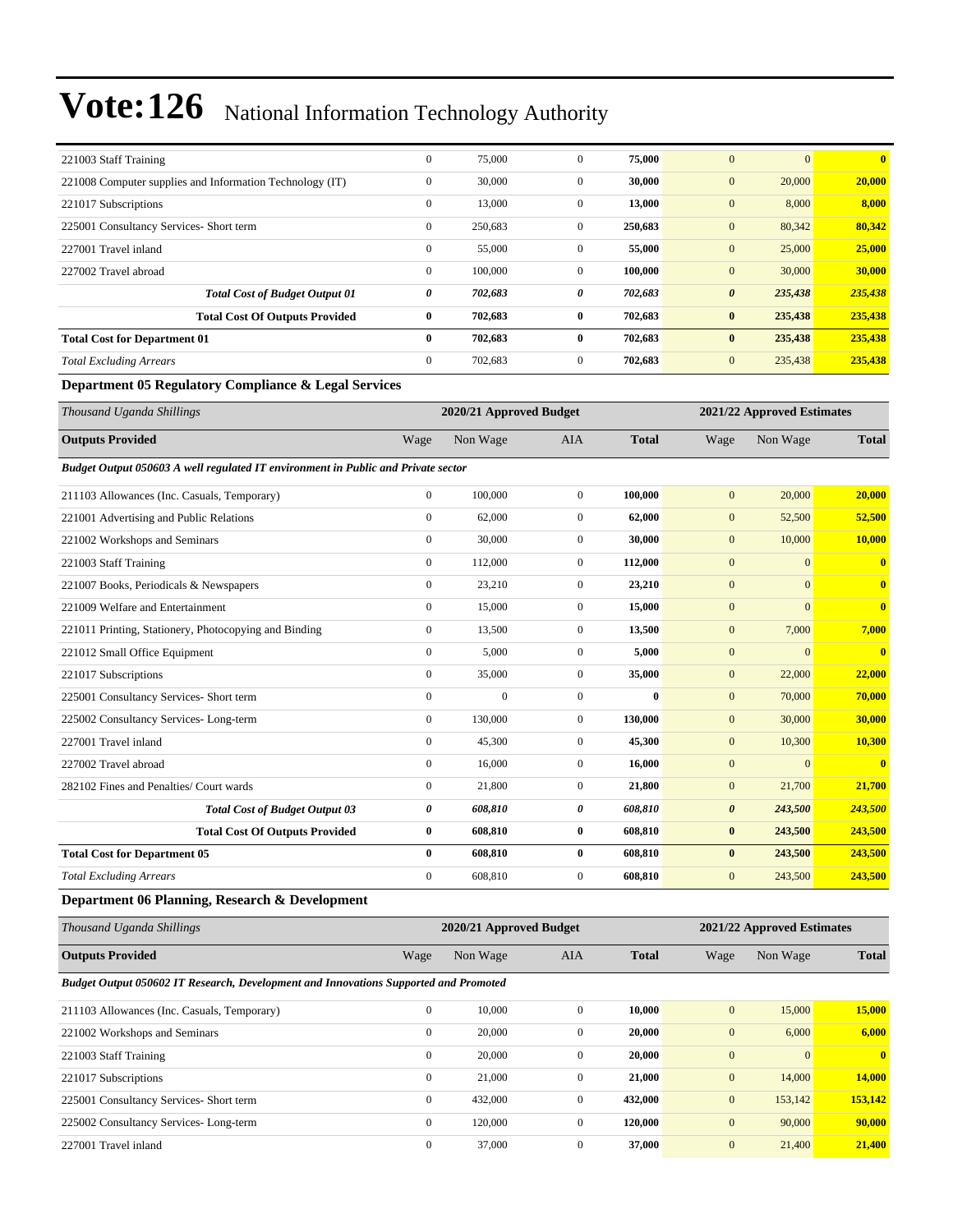| 227002 Travel abroad                                                        | $\boldsymbol{0}$        | 50,000           | $\boldsymbol{0}$ | 50,000                     | $\boldsymbol{0}$ | $\mathbf{0}$     | $\bf{0}$     |
|-----------------------------------------------------------------------------|-------------------------|------------------|------------------|----------------------------|------------------|------------------|--------------|
| <b>Total Cost of Budget Output 02</b>                                       | $\pmb{\theta}$          | 710,000          | 0                | 710,000                    | $\pmb{\theta}$   | 299,542          | 299,542      |
| <b>Total Cost Of Outputs Provided</b>                                       | $\bf{0}$                | 710,000          | $\bf{0}$         | 710,000                    | $\bf{0}$         | 299,542          | 299,542      |
| <b>Total Cost for Department 06</b>                                         | $\bf{0}$                | 710,000          | $\bf{0}$         | 710,000                    | $\pmb{0}$        | 299,542          | 299,542      |
| <b>Total Excluding Arrears</b>                                              | $\boldsymbol{0}$        | 710,000          | $\boldsymbol{0}$ | 710,000                    | $\mathbf{0}$     | 299,542          | 299,542      |
| <b>Department 07 Finance and Administration</b>                             |                         |                  |                  |                            |                  |                  |              |
| Thousand Uganda Shillings                                                   | 2020/21 Approved Budget |                  |                  | 2021/22 Approved Estimates |                  |                  |              |
| <b>Outputs Provided</b>                                                     | Wage                    | Non Wage         | AIA              | Total                      | Wage             | Non Wage         | <b>Total</b> |
| Budget Output 050601 Strengthened and aligned NITA-U to deliver its mandate |                         |                  |                  |                            |                  |                  |              |
| 211102 Contract Staff Salaries                                              | 7,439,171               | $\boldsymbol{0}$ | $\boldsymbol{0}$ | 7,439,171                  | 7,439,171        | $\mathbf{0}$     | 7,439,171    |
| 211103 Allowances (Inc. Casuals, Temporary)                                 | $\boldsymbol{0}$        | 468,700          | $\mathbf{0}$     | 468,700                    | $\boldsymbol{0}$ | 409,295          | 409,295      |
| 212101 Social Security Contributions                                        | $\boldsymbol{0}$        | 793,351          | $\boldsymbol{0}$ | 793,351                    | $\mathbf{0}$     | 743,917          | 743,917      |
| 212201 Social Security Contributions                                        | $\boldsymbol{0}$        | 79,401           | $\boldsymbol{0}$ | 79,401                     | $\boldsymbol{0}$ | $\mathbf{0}$     | $\bf{0}$     |
| 213001 Medical expenses (To employees)                                      | $\boldsymbol{0}$        | 344,537          | $\boldsymbol{0}$ | 344,537                    | $\boldsymbol{0}$ | 280,000          | 280,000      |
| 213002 Incapacity, death benefits and funeral expenses                      | $\boldsymbol{0}$        | 174,811          | $\boldsymbol{0}$ | 174,811                    | $\boldsymbol{0}$ | 153,514          | 153,514      |
| 213004 Gratuity Expenses                                                    | $\boldsymbol{0}$        | 1,288,346        | $\mathbf{0}$     | 1,288,346                  | $\boldsymbol{0}$ | 1,288,346        | 1,288,346    |
| 221001 Advertising and Public Relations                                     | $\boldsymbol{0}$        | 25,200           | $\boldsymbol{0}$ | 25,200                     | $\boldsymbol{0}$ | 12,584           | 12,584       |
| 221002 Workshops and Seminars                                               | $\boldsymbol{0}$        | 49,000           | $\boldsymbol{0}$ | 49,000                     | $\boldsymbol{0}$ | 17,000           | 17,000       |
| 221004 Recruitment Expenses                                                 | $\boldsymbol{0}$        | 20,000           | $\boldsymbol{0}$ | 20,000                     | $\mathbf{0}$     | 7,000            | 7,000        |
| 221007 Books, Periodicals & Newspapers                                      | $\boldsymbol{0}$        | 17,040           | $\boldsymbol{0}$ | 17,040                     | $\mathbf{0}$     | $\mathbf{0}$     | $\bf{0}$     |
| 221009 Welfare and Entertainment                                            | $\boldsymbol{0}$        | 532,800          | $\mathbf{0}$     | 532,800                    | $\boldsymbol{0}$ | 163,800          | 163,800      |
| 221011 Printing, Stationery, Photocopying and Binding                       | $\boldsymbol{0}$        | 126,000          | $\boldsymbol{0}$ | 126,000                    | $\boldsymbol{0}$ | 46,000           | 46,000       |
| 221017 Subscriptions                                                        | $\boldsymbol{0}$        | 33,820           | $\boldsymbol{0}$ | 33,820                     | $\boldsymbol{0}$ | 13,190           | 13,190       |
| 222001 Telecommunications                                                   | $\boldsymbol{0}$        | 144,000          | $\boldsymbol{0}$ | 144,000                    | $\mathbf{0}$     | 180,000          | 180,000      |
| 222002 Postage and Courier                                                  | $\boldsymbol{0}$        | 32,000           | $\boldsymbol{0}$ | 32,000                     | $\mathbf{0}$     | 34,000           | 34,000       |
| 223002 Rates                                                                | $\boldsymbol{0}$        | 10,000           | $\boldsymbol{0}$ | 10,000                     | $\boldsymbol{0}$ | 10,000           | 10,000       |
| 223003 Rent – (Produced Assets) to private entities                         | $\boldsymbol{0}$        | 1,422,626        | $\boldsymbol{0}$ | 1,422,626                  | $\boldsymbol{0}$ | 1,422,626        | 1,422,626    |
| 223004 Guard and Security services                                          | $\boldsymbol{0}$        | 222,600          | $\boldsymbol{0}$ | 222,600                    | $\boldsymbol{0}$ | 172,600          | 172,600      |
| 223005 Electricity                                                          | $\boldsymbol{0}$        | 348,000          | $\mathbf{0}$     | 348,000                    | $\mathbf{0}$     | 943,200          | 943,200      |
| 223006 Water                                                                | $\boldsymbol{0}$        | 12,000           | $\mathbf{0}$     | 12,000                     | $\mathbf{0}$     | 10,000           | 10,000       |
| 224004 Cleaning and Sanitation                                              | $\boldsymbol{0}$        | 132,000          | $\boldsymbol{0}$ | 132,000                    | $\boldsymbol{0}$ | 142,000          | 142,000      |
| 225001 Consultancy Services- Short term                                     | $\boldsymbol{0}$        | 90,599           | $\boldsymbol{0}$ | 90,599                     | $\boldsymbol{0}$ | 164,434          | 164,434      |
| 226001 Insurances                                                           | $\boldsymbol{0}$        | 44,000           | $\boldsymbol{0}$ | 44,000                     | $\boldsymbol{0}$ | 4,000            | 4,000        |
| 227001 Travel inland                                                        | $\boldsymbol{0}$        | 30,000           | $\boldsymbol{0}$ | 30,000                     | $\boldsymbol{0}$ | 12,000           | 12,000       |
| 227002 Travel abroad                                                        | $\boldsymbol{0}$        | 60,000           | $\boldsymbol{0}$ | 60,000                     | $\boldsymbol{0}$ | $\boldsymbol{0}$ | $\mathbf{0}$ |
| 227004 Fuel, Lubricants and Oils                                            | $\boldsymbol{0}$        | 180,000          | $\boldsymbol{0}$ | 180,000                    | $\boldsymbol{0}$ | 91,840           | 91,840       |
| 228002 Maintenance - Vehicles                                               | $\boldsymbol{0}$        | 122,000          | $\boldsymbol{0}$ | 122,000                    | $\boldsymbol{0}$ | 72,000           | 72,000       |
| 228003 Maintenance – Machinery, Equipment & Furniture                       | $\boldsymbol{0}$        | 40,000           | $\overline{0}$   | 40,000                     | $\boldsymbol{0}$ | 58,630           | 58,630       |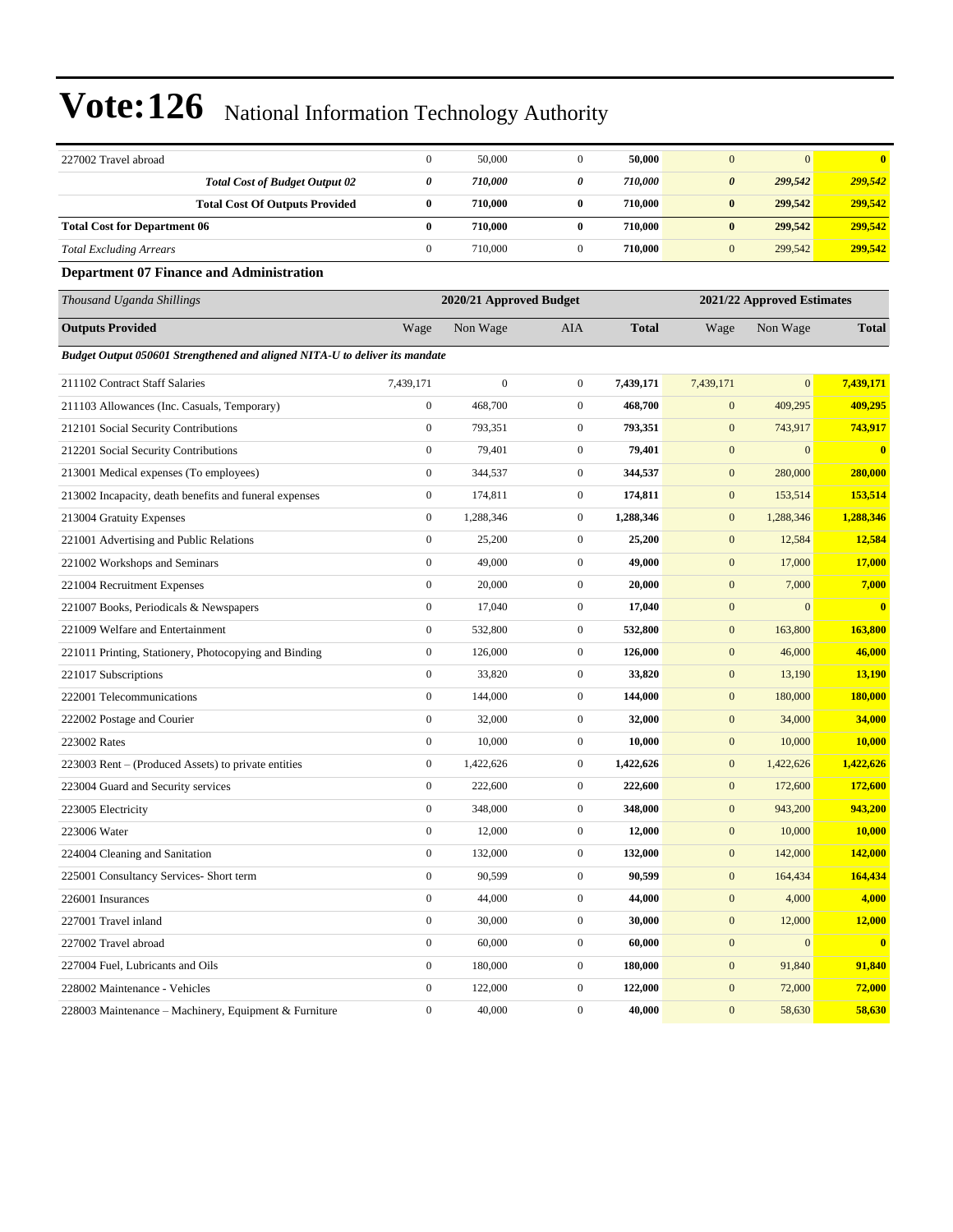| 228004 Maintenance - Other                                                           | $\boldsymbol{0}$              | 15,000                        | $\mathbf{0}$            | 15,000       | $\mathbf{0}$ | $\overline{0}$                | $\overline{\mathbf{0}}$ |
|--------------------------------------------------------------------------------------|-------------------------------|-------------------------------|-------------------------|--------------|--------------|-------------------------------|-------------------------|
| <b>Total Cost of Budget Output 01</b>                                                | 7,439,171                     | 6,857,832                     | 0                       | 14,297,003   | 7,439,171    | 6,451,976                     | 13,891,146              |
| <b>Total Cost Of Outputs Provided</b>                                                | 7,439,171                     | 6,857,832                     | $\bf{0}$                | 14,297,003   | 7,439,171    | 6,451,976                     | 13,891,146              |
| <b>Total Cost for Department 07</b>                                                  | 7,439,171                     | 6,857,832                     | $\bf{0}$                | 14,297,003   | 7,439,171    | 6,451,976                     | 13,891,146              |
| <b>Total Excluding Arrears</b>                                                       | 7,439,171                     | 6,857,832                     | $\boldsymbol{0}$        | 14,297,003   | 7,439,171    | 6,451,976                     | 13,891,146              |
| <b>Development Budget Estimates</b>                                                  |                               |                               |                         |              |              |                               |                         |
| <b>Project 1653 Retooling of National Information &amp; Technology Authority</b>     |                               |                               |                         |              |              |                               |                         |
| Thousand Uganda Shillings                                                            | 2020/21 Approved Budget       |                               | 2021/22 Draft Estimates |              |              |                               |                         |
| <b>Outputs Provided</b>                                                              |                               | <b>GoU Dev't External Fin</b> | <b>AIA</b>              | <b>Total</b> |              | <b>GoU Dev't External Fin</b> | <b>Total</b>            |
| <b>Budget Output 050619 Human Resource Management Services</b>                       |                               |                               |                         |              |              |                               |                         |
| 221003 Staff Training                                                                | 150,000                       | $\mathbf{0}$                  | $\mathbf{0}$            | 150,000      | 250,000      | $\overline{0}$                | 250,000                 |
| Total Cost Of Budget Output 050619                                                   | 150,000                       | $\pmb{\theta}$                | 0                       | 150,000      | 250,000      | $\boldsymbol{\theta}$         | 250,000                 |
| <b>Total Cost for Outputs Provided</b>                                               | 150,000                       | $\boldsymbol{0}$              | $\boldsymbol{0}$        | 150,000      | 250,000      | $\mathbf{0}$                  | 250,000                 |
| <b>Capital Purchases</b>                                                             | <b>GoU Dev't External Fin</b> |                               | <b>AIA</b>              | <b>Total</b> |              | GoU Dev't External Fin        | <b>Total</b>            |
| <b>Budget Output 050675 Purchase of Motor Vehicles and Other Transport Equipment</b> |                               |                               |                         |              |              |                               |                         |
| 312201 Transport Equipment                                                           | 600,000                       | $\boldsymbol{0}$              | $\boldsymbol{0}$        | 600,000      | 750,000      | $\boldsymbol{0}$              | 750,000                 |
| <b>Total Cost Of Budget Output 050675</b>                                            | 600,000                       | $\theta$                      | $\theta$                | 600,000      | 750,000      | $\boldsymbol{\theta}$         | 750,000                 |
| Budget Output 050676 Purchase of Office and ICT Equipment, including Software        |                               |                               |                         |              |              |                               |                         |
| 312213 ICT Equipment                                                                 | 404,000                       | $\boldsymbol{0}$              | $\mathbf{0}$            | 404,000      | 114,500      | $\boldsymbol{0}$              | 114,500                 |
| <b>Total Cost Of Budget Output 050676</b>                                            | 404,000                       | $\pmb{\theta}$                | 0                       | 404,000      | 114,500      | $\boldsymbol{\theta}$         | 114,500                 |
| Budget Output 050678 Purchase of Office and Residential Furniture and Fittings       |                               |                               |                         |              |              |                               |                         |
| 312203 Furniture & Fixtures                                                          | 200,500                       | $\boldsymbol{0}$              | $\boldsymbol{0}$        | 200,500      | 80,000       | $\boldsymbol{0}$              | 80,000                  |
| Total Cost Of Budget Output 050678                                                   | 200,500                       | 0                             | $\boldsymbol{\theta}$   | 200,500      | 80,000       | $\pmb{\theta}$                | 80,000                  |
| <b>Total Cost for Capital Purchases</b>                                              | 1,204,500                     | $\overline{0}$                | $\overline{0}$          | 1,204,500    | 944,500      | $\mathbf{0}$                  | 944,500                 |
| <b>Total Cost for Project: 1653</b>                                                  | 1,354,500                     | $\mathbf{0}$                  | $\overline{0}$          | 1,354,500    | 1,194,500    | $\overline{0}$                | 1,194,500               |
| <b>Total Excluding Arrears</b>                                                       | 1,354,500                     | $\boldsymbol{0}$              | $\boldsymbol{0}$        | 1,354,500    | 1,194,500    | $\mathbf{0}$                  | 1,194,500               |
|                                                                                      | GoU                           | <b>External Fin</b>           | <b>AIA</b>              | <b>Total</b> | GoU          | <b>External Fin</b>           | <b>Total</b>            |
| <b>Total Cost for Sub-SubProgramme 06</b>                                            | 17,672,996                    | $\bf{0}$                      | $\bf{0}$                | 17,672,996   | 15,864,126   | $\bf{0}$                      | 15,864,126              |
| <b>Total Excluding Arrears</b>                                                       | 17,672,996                    | $\Omega$                      | $\boldsymbol{0}$        | 17,672,996   | 15,864,126   | $\mathbf{0}$                  | 15,864,126              |
|                                                                                      | GoU                           | <b>External Fin</b>           | <b>AIA</b>              | <b>Total</b> | GoU          | <b>External Fin.</b>          | <b>Total</b>            |
| <b>Grand Total for Vote 126</b>                                                      | 41,656,016                    | 74,765,214                    | $\bf{0}$                | 116,421,230  | 30,628,861   | 110,079,020                   | 140,707,882             |
| <b>Total Excluding Arrears</b>                                                       | 41,481,655                    | 74,765,214                    | $\mathbf{0}$            | 116,246,869  | 30,628,861   | 110,079,020                   | 140,707,882             |